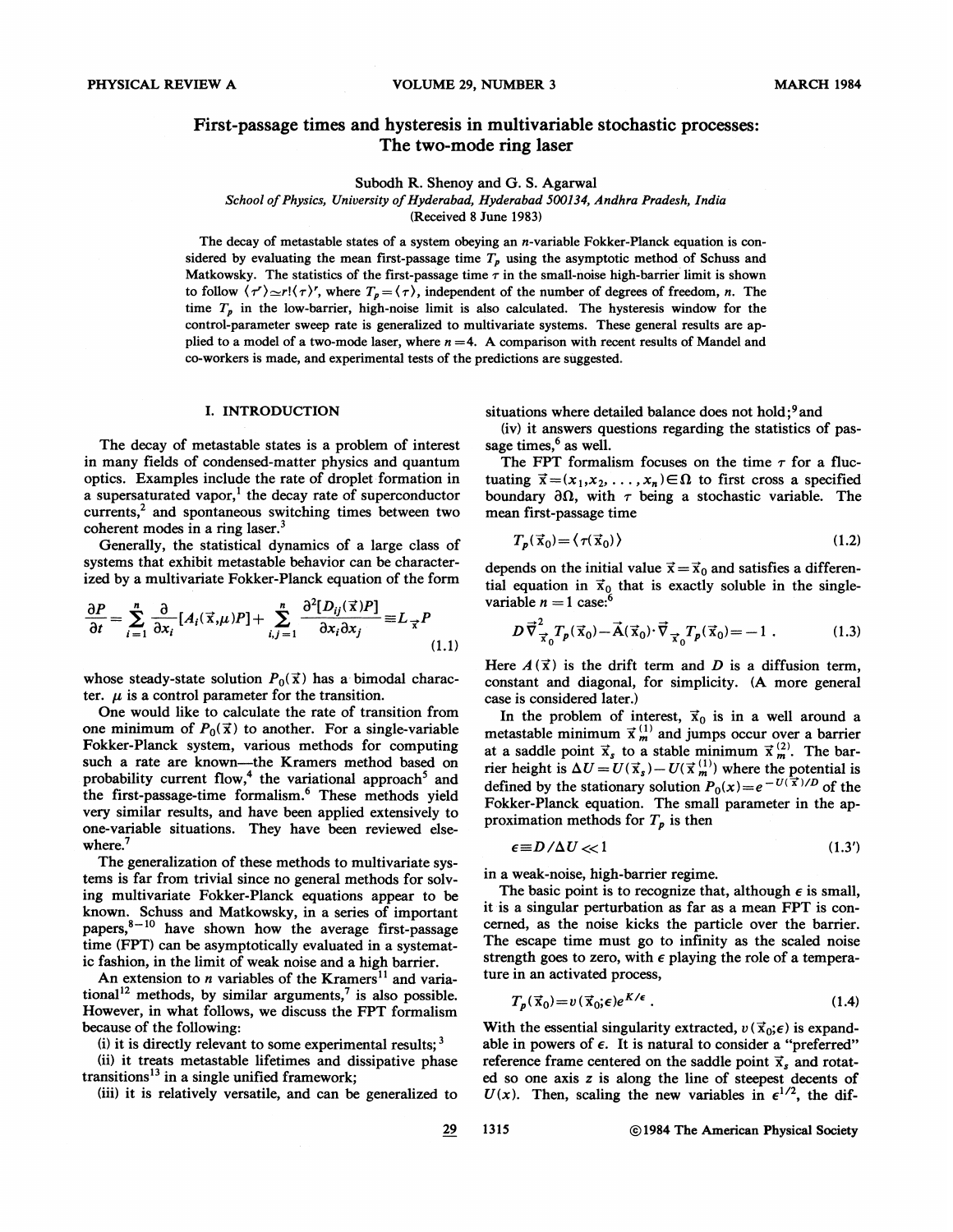ferential equation for  $v(x_0; \epsilon)$  becomes effectively one dimensional, in z, to leading order in  $\epsilon$ . The asymptotic mean FPT is thus found.

In this paper we outline the general approximation scheme of Schuss and Matkowsky for n variables, and for x-dependent, nondiagonal diffusion, but with detailed balance. We show that FPT statistics can also be analyzed by the same methods. The general formalism is applied to calculate  $T_p$  for an explicit model, namely a two-mode ring laser,<sup>14,15</sup> where  $n = 4$ . The FPT can be directly measured<sup>3</sup> and the equations are particularly simple, so the model is of both pedagogical<sup>16</sup> and experimental interest. The degeneracy of the potential with respect to the phase reduces this to a  $n = 2$  problem with an intensitydependent diffusion term. We also generalize our ideas for the limits of observable hysteresis,  $17$  to *n*-dimensions and calculate the "hysteresis window" for the ring laser from the decay and relaxation times. The mean FPT and hysteresis window are also calculated for the  $\epsilon \gg 1$  or low-barrier, high-noise limit, from a scaled expansion of low-barrier, high-noise limit, from a scaled expansion of<br>the FPT equation in  $\vec{x}_{m}^{(1)} - \vec{x}_{s}$ , near the limit of metasta bility. The mean FPT goes to zero quadratically in the difference of the control parameter from its critical value.

The outline of the paper is as follows. In Sec. II we present the Schuss-Matkowsky argument and show that it can also be applied to higher moments of the FPT  $T_p^{(r)} = \langle \tau' \rangle$ . In Sec. III we generalize the hysteresis windom to many dimensions. Explicit applications to the two-mode laser are made in Secs. IV, V, and VI that deal with, respectively, the preferred reference frame, the mean FPT and its moments (for  $\epsilon \ll 1$ ), and the hysteresis window. Finally, in Sec. VII we summarize our results and discuss possible experimental tests of these theoretical ideas.

### II. FIRST-PASSAGE-TIME DISTRIBUTIONS IN THE HIGH-BARRIER, WEAK-NOISE LIMIT

As mentioned in the Introduction, the equation obeyed by the mean FPT  $T_p(\vec{x}_0)$  in *n* variables is

$$
L\frac{1}{\vec{x}_0}T_p(\vec{x}_0) \equiv \left(\sum_{i,j=1}^n D_{ij}(\vec{x}_0) \frac{\partial^2}{\partial x_{0i} \partial x_{0j}} - \sum_{i=1}^n A_i(\vec{x}_0) \frac{\partial}{\partial x_{0i}}\right)T_p(\vec{x}_0) = -1,
$$
 (2.1)

where  $A_i(\vec{x})$  and  $D_{ii}(\vec{x})$  are the drift and diffusion terms, assumed to satisfy the potential conditions,<sup>18</sup> and  $L^{\dagger}$  is the Hermitian conjugate of the Fokker-Planck operator. Here  $\vec{x}_0 \in \Omega$ , the *n*-dimensional volume containing a single metastable minimum  $\vec{x}_m$ . The boundary  $\partial \Omega$  contains a saddle point  $\vec{x}_s$ . The boundary condition is that the mean FPT vanishes on the boundary<sup>6</sup>

$$
T_p(\vec{x}_0 \in \partial \Omega) = 0 \tag{2.2}
$$

Furthermore,  $T_p(\vec{x}_0)$  tends to a constant for  $\vec{x}_0$  deep inside  $\Omega$ .

The stationary solution of the Fokker-Planck equation is  $P_0(x)=e^{-\Phi(\vec{x})}$ , defining a "potential," expressible as a line integral of the drift and diffusion terms

$$
\Phi(\vec{x}) = \int \vec{x} \sum_{i,j=1}^{n} dx_i (\underline{D}^{-1})_{ij} \left[ A_j + \sum_{k=1}^{n} \frac{\partial D_{jk}}{\partial x_k} \right].
$$
 (2.3)

As the two-mode laser involves  $\vec{x}$ -dependent diffusion, we Example 12 and the treatment<sup>8</sup> slightly.<sup>9</sup> Scaling in  $\Delta U$  defined<br>by<br> $\Delta U \equiv [\Phi(\vec{x}_s) - \Phi(\vec{x}_m)] \frac{1}{n} \sum_{i=1}^{n} D_{ii}(\vec{x}_s)$  (2.4) by

$$
\Delta U \equiv [\Phi(\vec{x}_s) - \Phi(\vec{x}_m)] \frac{1}{n} \sum_{i=1}^{n} D_{ii}(\vec{x}_s)
$$
\n(2.4)

leads to

ı

$$
L_{\vec{x}}^{\dagger} \tau_p(\vec{x}) = \left[ \epsilon \sum_{i,j=1}^n d_{ij}(\vec{x}) \frac{\partial^2}{\partial x_i \partial x_j} - \sum_{i=1}^n g_i(\vec{x}) \frac{\partial}{\partial x_i} \right] \tau_p(\vec{x}) = -1 , \qquad (2.5)
$$

where

$$
d_{ij}(\vec{x}) \equiv \left(\frac{1}{n} \sum_{i=1}^{n} D_{ii}(\vec{x}_s)\right)^{-1} D_{ij}(\vec{x}), \qquad (2.6a)
$$

$$
\begin{aligned}\n\binom{n}{i} &= 1 \qquad \qquad \end{aligned}
$$
\n
$$
g_i(\vec{x}) \equiv A_i(\vec{x}) / \Delta U \,, \tag{2.6b}
$$
\n
$$
\tau_p(\vec{x}) \equiv \Delta U \, T_p(\vec{x}) \,. \tag{2.6c}
$$

$$
T_p(\vec{x}) \equiv \Delta U T_p(\vec{x}) \ . \tag{2.6c}
$$

The small parameter  $\epsilon$  is

$$
\epsilon \equiv \left(\frac{1}{n}\sum_{i=1}^{n}D_{ii}(\vec{x}_{s})\right)/\Delta U . \qquad (2.7)
$$

Note that  $\epsilon$  depends on  $D_{ij}$ , as  $\Phi$  depends on the diffusion. For a constant diagonal diffusion term  $D_{ij}(\vec{x})=D\delta_{ij}$ , one has  $\Phi(\vec{x}) = \int_{\vec{x}}^{\vec{x}} \vec{A} \cdot d\vec{l}/D = U(\vec{x})/D$ ,  $\Delta U$  is independent of D,  $d_{ij}(\vec{x})=\delta_{ij}$ , and  $\epsilon = D/\Delta U$ .

As noted in (1.2), the Schuss-Matkowsky starting point is to write

$$
\tau_p(\vec{x}) = \lambda e^{K/\epsilon} v(\vec{x}; \epsilon) , \qquad (2.8)
$$

where  $K$  is a constant that can be found later. From  $(2.2)$ ,

$$
v(\vec{x}\in\partial\Omega;\epsilon)=0\ .\tag{2.9}
$$

Away from the boundary  $\partial\Omega$ , i.e., deep inside  $\Omega$ , the functions v tends to unity. We will use the symbol  $\infty$  for deep inside the volume even though  $\Omega$  is finite. Note that if a function has a width  $\Delta x$ , then deep inside would mean  $x \gg \Delta x$ . Now we write

$$
v(\vec{x}; \epsilon) \to 1; \quad |\vec{x} - \vec{x}_b| \to \infty \; , \; \vec{x} \in \Omega \; , \; \vec{x}_b \in \partial \Omega \qquad (2.10)
$$

so that the asymptotic mean FPT is, in this limit,

$$
\tau_p(\vec{x}) \to \tau_p(\infty) \equiv \lambda e^{K/\epsilon}.
$$

The constant  $\lambda$  can be related to  $v(\vec{x}; \epsilon)$  through the identity

$$
\int_{\Omega} d^n x P_0(\vec{x}) [L^{\dagger}_{\vec{x}} T_p(\vec{x}) + 1] = 0.
$$
 (2.11)

Using (2.7) and (2.9) and Green's theorem on the second derivative terms of (2.1), the asymptotic mean FPT is expressible as a ratio between a volume and a surface integral: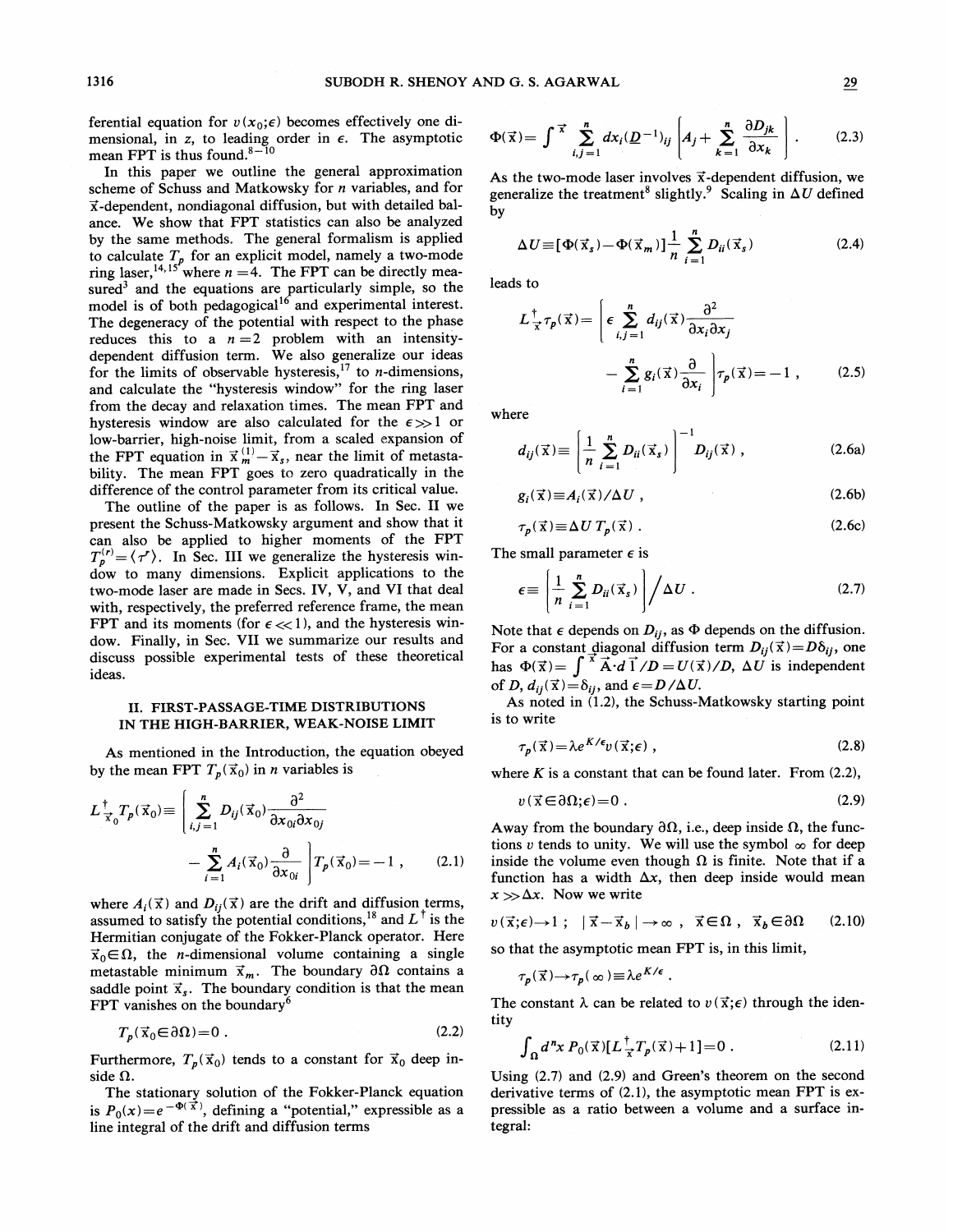$$
\tau_p(\infty) = -\frac{\int_{\Omega} d^n x P_0(\vec{x})}{\epsilon \int_{\partial \Omega} d^{n-1} x P_0(\vec{x}) \sum_{i,j=1}^n \hat{v}_i(\vec{x}) d_{ij}(\vec{x}) \frac{\partial}{\partial x_j} v(\vec{x};\epsilon)},
$$
\n(2.12)

where  $\hat{\vec{v}}(\vec{x})$  is an outward normal to the boundary  $\partial\Omega$ , and in the denominator  $\vec{x} \in \partial \Omega$ . The asymptotic FPT  $T_p(\infty)$  depends on  $v(\vec{x}; \epsilon)$  only through its derivative, evaluated on the boundary  $\partial \Omega$ .

For small  $\epsilon$ , the function  $v(\vec{x}; \epsilon)$  can be expanded as

$$
v(\vec{x}; \epsilon) = v^{(0)}(\vec{x}) + \epsilon v^{(1)}(\vec{x}) + \cdots
$$
 (2.13)

so that

$$
\left[\epsilon \sum_{i,j=1}^n d_{ij}(\vec{x}) \frac{\partial^2}{\partial x_i \partial x_j} - \sum_{i=1}^n g_i(\vec{x}) \frac{\partial}{\partial x_i}\right] v^{(0)}(\vec{x}) \approx 0 \qquad (2.14)
$$

neglecting  $e^{-K/\epsilon} \ll 1$  since  $e^{-x}$  goes to zero faster than  $1/x$  in the limit  $x \rightarrow \infty$ . The first term on the left-hand side is retained, as it must contain an  $O(1)$  contribution due to rapid variation on a scale  $\epsilon^{1/2}$ . If it is dropped as being  $O(\epsilon)$  then one is led to unacceptable solutions: If  $v^{(0)}(\vec{x})$  is a constant where  $g(\vec{x})\neq 0$ , then from (2.9) this constant must be zero.

To study escape over a barrier near a saddle point  $\vec{x}_s$ , it is appropriate to transform to a new and preferred set of axes centered at  $\vec{x}_s$  and rotated such that one axis, z, is along the line of steepest descent of the force  $A(\vec{x})$ . The other  $\vec{\rho} = (\rho_1, \ldots, \rho_{n-1})$  axes are perpendicular to z. The saddle point is  $(\vec{\rho},z)=(0,0)$  in the new frame. The z direction increases inward from the boundary so a reflection may be necessary for acute rotation angles (see Fig. 1). Then the old  $\vec{x} = (x_1, x_2, \dots, x_n)$  and new tion increases inward from the boundary so a reflec-<br>may be necessary for acute rotation angles (see Fig.<br>Then the old  $\vec{x} = (x_1, x_2, ..., x_n)$  and new<br> $\vec{\alpha} \equiv (\vec{\rho}, z)$  (2.15)

$$
\vec{\alpha} \equiv (\vec{\rho}, z) \tag{2.15}
$$

coordinates are related by

$$
x_i = x_{si} + \sum_{i=1}^{n} \Lambda_{ij} \alpha_j \tag{2.16}
$$



FIG. 1. Schematic plot of equipotentials and preferred axes  $(\rho, z)$  for the problems of escape over barrier.  $\vec{x}_s$  is the saddle point,  $\vec{x}_m$  the metastable minimum, and  $\partial\Omega$  the boundary enclosing  $\Omega$ .

where  $\Lambda$  is the appropriate rotation-reflection matrix. Then

$$
\left[\epsilon \sum_{i,j=1}^{n} \widetilde{d}_{ij}(\vec{\alpha}) \frac{\partial^2}{\partial \alpha_i \partial \alpha_j} - \sum_{i=1}^{n} \widetilde{g}_i(\vec{\alpha}) \frac{\partial}{\partial \alpha_i}\right] v^{(0)}(\vec{\alpha}) = 0,
$$
\n(2.17)

where

$$
\widetilde{d}_{ij}(\vec{\alpha}) = \sum_{k,l=1}^{n} \Lambda_{ik} \Lambda_{jl} d_{kl}(\vec{x}_s + \underline{\Lambda} \vec{\alpha}) , \qquad (2.18)
$$

$$
\widetilde{A}_{i}(\vec{\alpha}) = \sum_{j=1}^{n} \Lambda_{ij} A_{j}(\vec{x}_{s} + \underline{\Lambda}\vec{\alpha}) ,
$$
\n
$$
\widetilde{g}_{i}(\vec{\alpha}) = \widetilde{A}_{i}(\vec{\alpha})/\Delta U .
$$
\n(2.19)

Now, all curvatures sharpen as  $\epsilon \rightarrow 0$ , so we scale as

$$
\vec{\alpha}' \equiv \vec{\alpha}/\epsilon^{1/2} , \qquad (2.20)
$$

where scaled variables are denoted by a prime. Expanding in  $\epsilon$ , the leading contributions are

$$
\widetilde{d}_{ij}(\epsilon^{1/2}\vec{\alpha}') \sim \widetilde{d}_{ij}(0) = \sum_{k,l=1}^{n} \Lambda_{ik} \Lambda_{jl} d_{kl}(\vec{x}_s)
$$
 (2.21a)

and, using the fact that the saddle point is a steady state,

$$
\widetilde{g}_i(\epsilon^{1/2}\vec{\alpha}') \simeq \epsilon^{1/2}\vec{\rho}' \cdot \vec{b}_i^{(1)} + \epsilon^{1/2}z'b_i^{(|l|)}, \qquad (2.21b)
$$

where

$$
\widetilde{g}_i(\epsilon^{1/2}\vec{\alpha}') \simeq \epsilon^{1/2}\vec{\rho}' \cdot \mathbf{b}_i^{(1)} + \epsilon^{1/2}z'b_i^{(||)}, \qquad (2.21b)
$$
\nwhere\n
$$
\vec{\mathbf{b}}_i^{(1)} \equiv \vec{\nabla}_{\vec{\rho}} \widetilde{g}_i(\vec{\rho}, 0) \mid_{\vec{\rho} = \vec{0}}, \quad b_i^{(||)} \equiv \frac{\partial}{\partial z} \widetilde{g}_i(\vec{0}, z) \mid_{z=0}. \quad (2.21c)
$$

Now, close to the saddle point, at points on the  $z(\rho_i)$  axis, the direction of the deterministic force is along the  $z(\rho_i)$ axis itself, by the choice of the preferred frame. Thus, from (2.21c)  $b_i^{(\parallel)}$  ( $b_i^{(\perp)}$ ) is in the z' ( $\rho'_i$ ) direction, other components being zero. Then (2.17) becomes

$$
\begin{aligned}\n&\left|\sum_{i,j=1}^{n} \widetilde{d}_{ij}(0) \frac{\partial^2}{\partial \alpha'_i \partial \alpha'_j} - \sum_{i=1}^{n-1} \overrightarrow{\rho}' \cdot \overrightarrow{b}_i^{(1)} \frac{\partial}{\partial \rho'_i} - z' b_n^{(|i|)} \frac{\partial}{\partial z'} \right| v^{(0)}(\vec{\alpha}') &= 0 ,\n\end{aligned}
$$
\n(2.22)

where now  $v^{(0)}$  is assumed to depend on  $\vec{\alpha}'$  only. Note that the "steepest ascent" line as well as the steepest descent line enters into and could affect the final result. It is the boundary condition that makes only the steepest descent variable relevant, as seen below (Ref. 10 considers the case where only z needs scaling).

The boundary  $\partial \Omega$  can be defined by the parametrization

$$
z' = \sigma(\vec{\rho}^{\,\prime})\,. \tag{2.23}
$$

One can eliminate z' in favor of the new variable  $y' = z' - \sigma(\vec{\rho}')$  in terms of which the boundary condition (2.9) can be written as  $v(\vec{p}', y'=0)=0$ , so we can write  $v(\vec{\rho}', y') = y'w(\vec{\rho}', y')$ . Since the integral of (2.12) is taken along  $y' = 0$ , this means  $T_p(\infty)$  is determined by  $[\partial v/\partial y']_{y'=0} = w(\vec{\rho}', y'=0)$ . Rewriting (2.22) in terms of y' instead of z', one finds that a possible solution is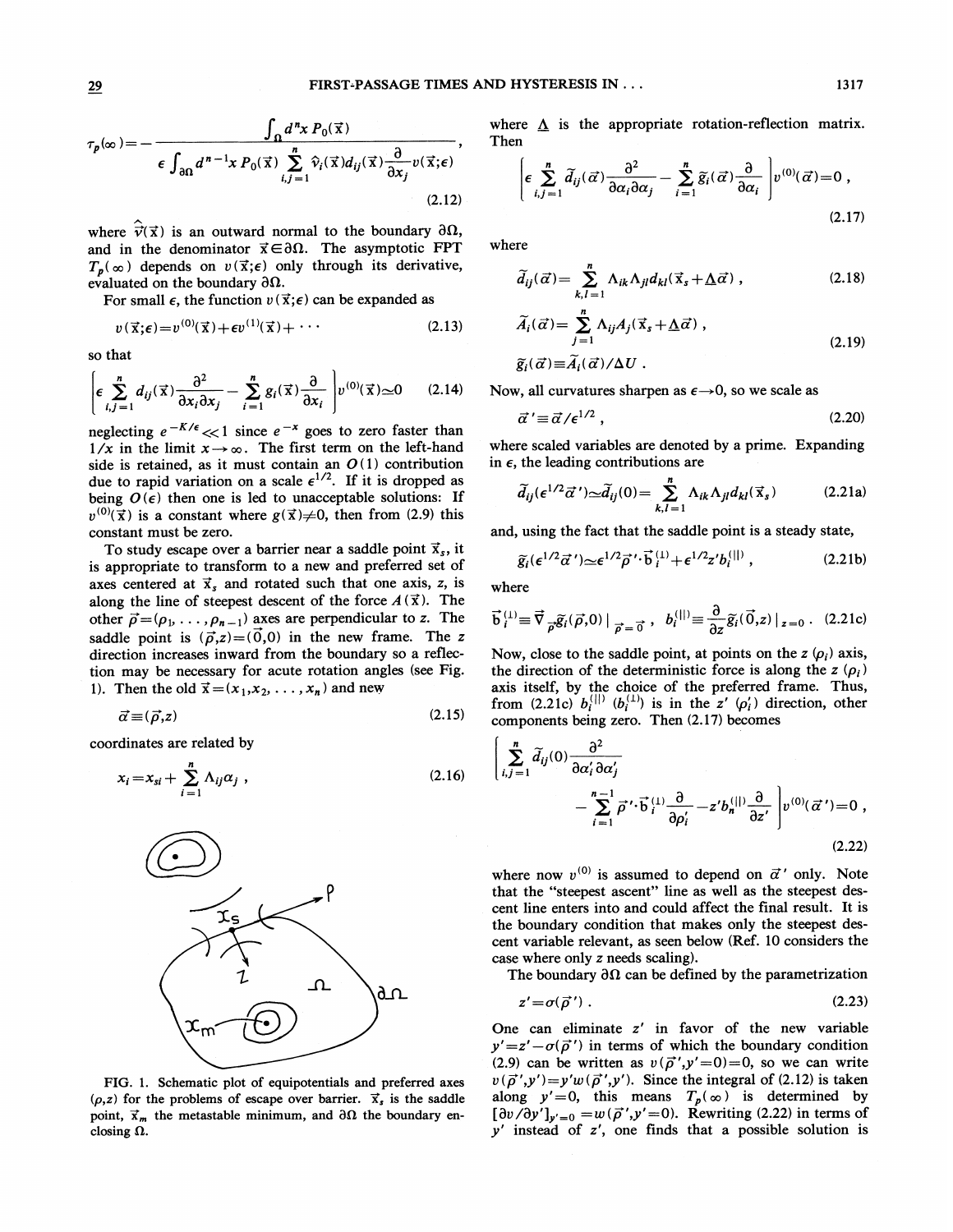$\ddot{\phantom{0}}$ 

 $w(\vec{\rho}', y') \simeq w(y')$  independent of  $\vec{\rho}'$ . This corresponds to suppressing the  $\vec{\rho}$ ' dependence of (2.22), so that a onedimensional ordinary differential equation results:

$$
\left[\tilde{d}_{nn}(0)\frac{d^2}{dz^{'2}} - z'b_n^{(|l|)}\frac{d}{dz'}\right]v^{(0)}(z')\approx 0\ .\tag{2.24}
$$

This has the solution, in terms of z',

$$
T_p(\infty) = \frac{\pi e^{\Delta \Phi}}{\left( \left| \frac{\partial \widetilde{A}_n(\vec{0}, z)}{\partial z} \right|_{z=0} \widetilde{d}_m(0) \right)^{1/2} \mathcal{H}_n^{1/2}(\vec{x}_m) \mathcal{H}_{n-1}^{-1/2}(\vec{x}_s)}
$$

where

$$
\mathscr{H}_n(\vec{x}) = \det \left| \left| \left( \frac{1}{n} \sum_{r=1}^n D_{rr}(\vec{x}_s) \right) \frac{\partial^2 \Phi(\vec{x})}{\partial x_i \partial x_j} \right| \right| \tag{2.27}
$$

is an  $n \times n$  Hessian evaluated at  $\vec{x}$ .

Turning to statistics, the *r*th moment of the FPT  
\n
$$
T_p^{(r)}(\vec{x}_0) \equiv \langle \tau' \rangle
$$
\n(2.27')

obeys the equation<sup>6, 1</sup>

$$
L_{\vec{x}}^{\dagger} T_p^{(r)}(\vec{x}) \equiv \left( \sum_{i,j=1}^n D_{ij}(\vec{x}) \frac{\partial^2}{\partial x_i \partial x_j} - \sum_{i=1}^n A_i(\vec{x}) \frac{\partial}{\partial x_i} \right) T_p^{(r)}(\vec{x}) = -r T_p^{(r-1)}(\vec{x}) .
$$
\n(2.28)

In the one-variable case, this can be written as

$$
\frac{\partial}{\partial x}e^{-\Phi(x)}\frac{\partial T_p^{(r)}(x)}{\partial x} = -r\frac{e^{-\Phi(x)}}{D(x)}T_p^{(r-1)}(x) ,\qquad (2.29a)
$$

where  $\Phi$  is the analog of (2.3). This can be written in an integral form

$$
v^{(0)}(z') = \frac{\int_0^{z'} dz' e^{-\left[ \left. \left. \right| b_n^{(0)} \right| / \tilde{d}_{nn}(0) \right| \left. \right| z'^2 / 2}}{\int_0^{\infty} dz' e^{-\left[ \left. \left| b_n^{(0)} \right| / \tilde{d}_{nn}(0) \right| \left. \right| z'^2 / 2}}, \qquad (2.25)
$$

where both conditions  $(2.9)$  and  $(2.10)$  hold.

With the use of (2.25) in (2.12), and evaluating integrals by sharp peaking arguments,

$$
(2.26)
$$

$$
T_p^{(r)}(x) = r \int_x^{x_s} dx' [P_0(x)]^{-1}
$$
  
 
$$
\times \int_{-\infty}^{x'} dx'' T_p^{(r-1)}(x'') \frac{P_0(x'')}{D(x'')} . \qquad (2.29b)
$$

For the case of high barriers and low noise,  $P_0(x)=e^{-\Phi(x)}$ is sharply peaked at  $x_m$ , and if we assume that  $T_p^{(r-1)}(x)$ is slowly varying, then (2.29b) leads to

$$
T_p^{(r)}(\infty) \simeq r T_p^{(r-1)}(\infty) T_p(\infty) \Longrightarrow T_p^{(r)}(\infty) = r! [T_p(\infty)]^r.
$$
\n(2.30)

Equation (2.30) corresponds to the following distribution of the first-passage times:

$$
P(\tau) = T_p^{-1} e^{-\tau/T_p} \tag{2.31}
$$

This distribution was first obtained by Roy et  $al.$ <sup>3</sup> in the context of the ring laser, through a detailed disentangling of nested integrals.

In the *n*-variable case, following  $(2.8)$ 

$$
\tau_p^{(r)}(\vec{x}) = \lambda_{(r)} v_{(r)}(\vec{x}; \epsilon) e^{rK/\epsilon} \,, \tag{2.32}
$$

where  $v_{(r)}$  vanishes on the boundary. As in (2.12), the asymptotic limit is

$$
\tau_p^{(r)}(\infty) \equiv \lambda_{(r)} e^{rK/\epsilon} = -\frac{\int_{\Omega} d^n x \, P_0(\vec{x}) r \tau_p^{(r-1)}(\vec{x})}{\epsilon \int_{\partial \Omega} d^{n-1} x \, P_0(\vec{x}) \sum_{i,j}^n \hat{v}_i(\vec{x}) d_{ij}(\vec{x}) \frac{\partial v_{(r)}^{(0)}(\vec{x})}{\partial x_j}} \, . \tag{2.33}
$$

Neglecting terms  $\sim r e^{-K/\epsilon}$  after inserting (2.32) into (2.28), one gets the same equation as (2.14) for  $v(\vec{x}; \epsilon)$ , with the same boundary conditions. Thus to this order,  $v_{(r)}^{(0)}(\vec{x}) \simeq v^{(0)}(\vec{x})$ . As  $P_0(\vec{x})$  is sharply peaked at  $\vec{x}_m$ ,  $(\vec{x})$  is approximated by its asymptotic value, and using  $(2.12)$ , one gets  $(2.30)$  holding even in the *n*-variable case. The first-passage-time statistics are seen to be independent of dimension in the high-barrier, weak-noise limit.

For completeness we also mention some results on the FPT statistics in one dimension, with the control parameter  $\mu$  close to the limit of metastability  $\mu_{c1}$ , of the well at  $x_m(\mu)$ . For simplicity, a constant diffusion term D is taken. Then one is in the low-barrier, high-noise limit and from (2.29b) with  $x_{c} = x_m^{(1)}(\mu_{c1})$ ,

$$
T_p^{(r)}(x_m) \simeq (x_m - x_{c1}) \chi^{(r)} \,, \tag{2.34}
$$

where  $\chi^{(1)}$  has been evaluated<sup>7</sup> and, for  $r > 1$ ,

$$
\chi^{(r)} \equiv -r \int_{-\infty}^{x_{c1}} dx'(x'-x_{c1}) e^{[\Phi(x_{c1})-\Phi(x)]/D} \chi^{(r-1)}.
$$
\n(2.35)

2/3 Expanding  $\Phi(x,\mu_{c1})$  about  $x_{c1}$ , with  $\Phi''(x_{c1},\mu_{c1}) = 0$ (primes are  $x$  derivatives),

$$
\chi^{(r)} \approx 0.29 \frac{\pi r}{D} \left[ \frac{2D}{|\Phi''|} \right]^{2/3} \chi^{(r-1)} \quad (r > 1) \ . \tag{2.36}
$$

With the use of

$$
\chi^{(1)} = -0.41 \frac{\pi}{D} \left( \frac{2D}{|\Phi'''|} \right)^{1/3}
$$
 (2.37)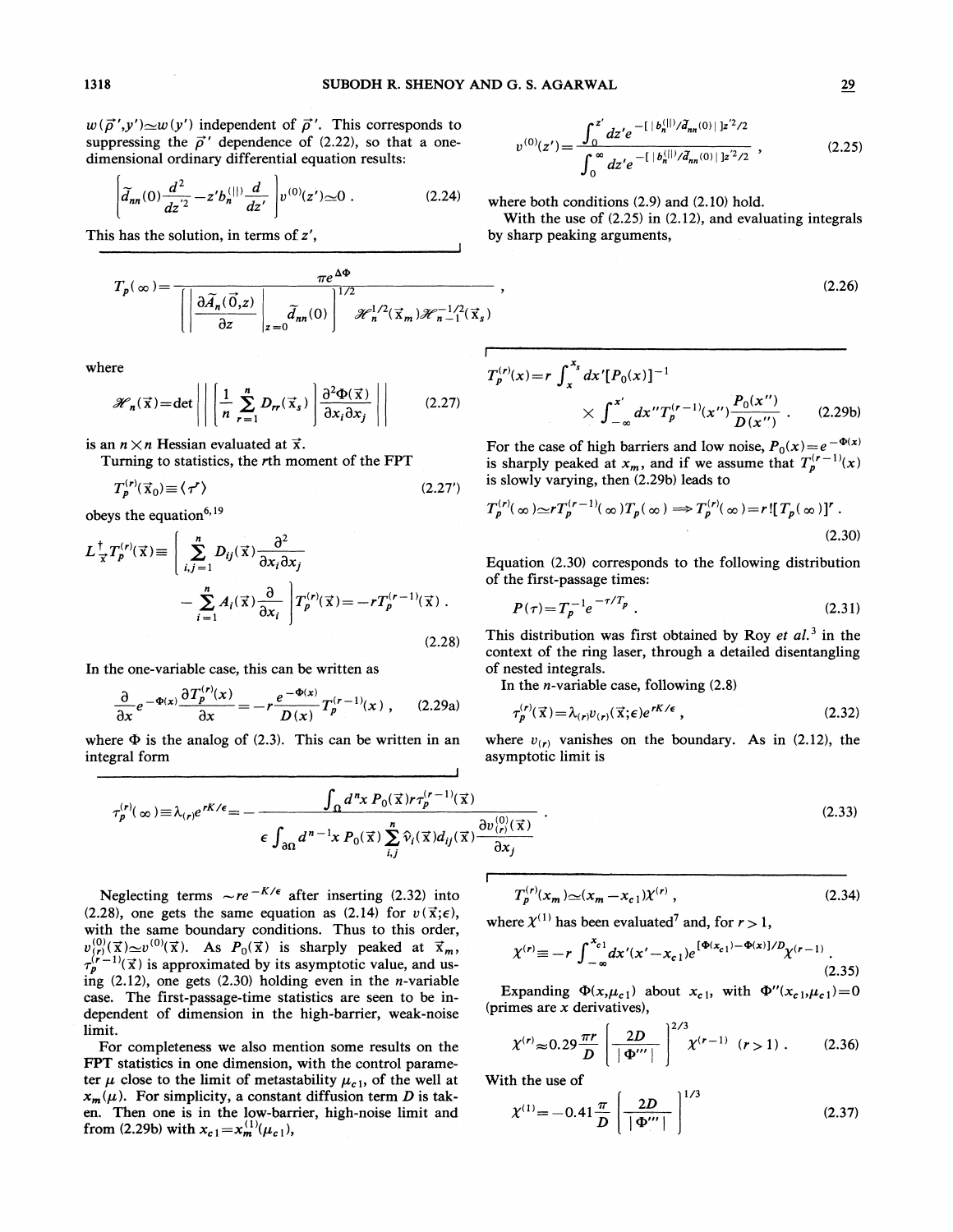it follows that

$$
T_p^{(r)}(x_m) = 1.41 \left[ \frac{2D}{|\Phi'''|} \right]^{-1/3} (r!) \nu^r , \qquad (2.38a)
$$

where

$$
\left[\begin{array}{c}|\Phi^{\cdots}|\end{array}\right]
$$
  
tree  

$$
v \equiv 0.41 \frac{\pi}{D} \left[\frac{2D}{|\Phi^{\prime\prime}|}\right]^{2/3}.
$$
 (2.38b)

Using the general expansion for a probability distribution in terms of its moments<sup>20</sup> one finds from  $(2.38)$  a distribution  $e^{-\tau/\nu}$  similar to (2.31), but with a delta-function term that does not contribute to the moments.

## III. THE HYSTERESIS WINDOW IN <sup>n</sup> VARIABLES

The two wells of  $\Phi(\vec{x})$ , at  $\vec{x}^{(1)}_m$  and  $\vec{x}^{(2)}_m$ , move relatively up and down as the drive parameter  $\mu$  is varied between the limits of metastability  $\mu_{c,1} > \mu > \mu_{c,2}$  of wells 1 and 2.<br>Since the probability is  $P_0(\vec{x}) = e^{-\Phi(\vec{x})}$ , thermodynamic considerations dictate a first-order transition to the more probable global minimum, as soon as  $\mu$  crosses  $\mu_M$ , where the well depths are equal:  $\Phi(\vec{x}_m^{(1)}, \mu_M) = \Phi(\vec{x}_m^{(2)}, \mu_M)$ . In fact, hysteresis can occur, and the system can jump at some  $\mu_J > \mu_M$ , from the metastable to the stable well. As noted elsewhere<sup>17,21</sup> the question of when the jump actually occurs is a question of the relative size of three time scales.

We have in mind a sawtooth time variation of  $\mu(t)$  between limits  $\mu_{c1}$  and  $\mu_{c2}$ , so  $\mu$  is a constant, within a sweep. The relevant rates are then as follows:

(i)  $\mu$  the rate of change of the control parameter,

(ii)  $T_p^{-1}$  the "hop-over" or first-passage rate, and

 $\lim_{T_r^{-1}}$  the "roll-back" or relaxation rate in the metastable well.

The basic idea is that  $\mu$  must raise the metastable well too fast for a hop-over to occur, but slow enough so that the system sits near the moving well minimum (adiabatic following). These two requirements define the brackets of a hysteresis window for  $\mu$ .

In *n* variables, the  $n \times n$  relaxation matrix is obtained from linearizing the deterministic equation about the (metastable) steady state  $\vec{x}^{(1)}_{m}$ .

$$
\frac{dx_i(t)}{dt} = -A_i(\vec{x}, \mu) \approx -\sum_{j=1}^n \frac{\partial A_i(\vec{x}_m^{(1)}, \mu)}{\partial x_{mj}^{(1)}}(x_j - x_{mj}^{(1)}) \quad (3.1)
$$

In the representation  $\{y_i\}$  in which the relaxation matrix is diagonal, with

$$
\begin{aligned} \left[ \widetilde{y}_i(t,\mu(t)) \equiv y_i(t) - y_{mi}(\mu(t)) \right], \\ \frac{d\widetilde{y}_i(t,\mu(t))}{dt} = -\frac{\partial y_{mi}}{\partial \mu} \dot{\mu} - \left[ \frac{1}{T_r} \right] \widetilde{y}_i(t,\mu(t)) \;, \end{aligned} \tag{3.2}
$$

where we have allowed the drive  $\mu(t)$  to vary with time. For adiabatic following of the moving minimum, the deviation  $\tilde{y}_i/y_{mi} \ll 1$  is small, and remains so,  $d\tilde{y}_i/dt = 0$  for all components i. This gives the sufficient condition (absolute values implicit on all quantities)

$$
|\dot{\mu}| \ll \min\left[\left(\frac{1}{T_r}\right)_{ii} \left(\frac{\partial}{\partial \mu} \ln y_{mi}\right)^{-1}\right]
$$

$$
= \min\left[\left(\frac{1}{T_r}\right)_{ii}^{2} \frac{y_{mi}}{\frac{\partial A_i(\vec{y}_m,\mu)}{\partial \mu}}\right],
$$
(3.3)

where  $\vec{A}(\vec{y}_m) = \vec{0}$  has been used. This is a condition that the hysteresis state should have the same simple (potential-minimum) description as a true steady state. If the drive is varied too fast and the inequality is violated, the fluctuation states away from the minimum will be explored.

The other bracket of the hysteresis window says that the drive is varied faster than the net depletion time of the population in the metastable well. We generalize this bound<sup>17</sup> to cover experimental situations where the wells are almost of equal depth.

A probability distribution may evolve either due to jumps to the more stable well, for fixed  $\mu$  (decay), or due to parametric time variation  $\mu(t)$  of the initial distribution (hysteresis). In a one-variable situation, with a plot of  $P(x;\mu;t)$  (x being the vertical axis,  $\mu$  the horizontal axis, and  $P$  out of the paper) this corresponds to a probability current flowing either vertically (decay) or horizontally (hysteresis).

Consider a sweep along branch 1 from  $\mu = \mu_{c2}$  at  $t = 0$ to  $\mu = \mu_{c1}$  at  $t = (\mu_{c1} - \mu_{c2})/\mu$ . The fraction of the population in well 1 is

$$
n_1(\mu) = \int_{\text{well } 1} P(\vec{x}; \mu(t), t) \tag{3.4}
$$

with the probability density normalized over all space (well <sup>1</sup> and well 2).

At  $t = 0$ ,  $\mu = \mu_{c2}$ , the distribution is sharply peaked about  $\vec{x}^{(1)}_{m}(\mu_{c2})$ , the branch 1 most probable value, just at the edge of the bistable region. If hysteresis occurs, this distribution is swept along at a rate  $T_{\text{hyst}}^{-1}$  given by

$$
T_{\text{hyst}}^{-1} \simeq \left| \frac{\partial}{\partial t} \ln P_0(\vec{x}_{m}^{(1)}(\mu), \mu) \right|
$$
  
 
$$
\simeq \left| \mu \frac{\partial}{\partial \mu} \Phi(\vec{x}_{m}^{(1)}(\mu), \mu) \right|.
$$
 (3.5)

For hysteresis to occur, the rate  $T_{\text{hyst}}^{-1}$  must exceed the decay rate of  $n_1$  across the shrinking barrier. As barrier shrinkage can only increase the decay rate, a lower bound will be the time-independent decay rate  $n_1/n_1$  at that instantaneous value of  $\mu=\mu(t)$ . This fixed- $\mu$  decay rate depends on the initial conditions and will be largest for a large asymmetry of the initial population in the metastable well. A lower bound, in turn, will therefore be a 'table well. A lower bound, in turn, will therefore be a  $\frac{1}{2}$ ,  $\frac{1}{2}$ ) initial distribution of  $(n_1, n_2)$ . The necessary condition for hysteresis is therefore

$$
T_{\text{hyst}}^{-1} > \left| \frac{\dot{n}_{1}^{(1/2,1/2)}}{n_{1}^{(1/2,1/2)}} \right| , \tag{3.6}
$$

where the superscript refers to the initial conditions.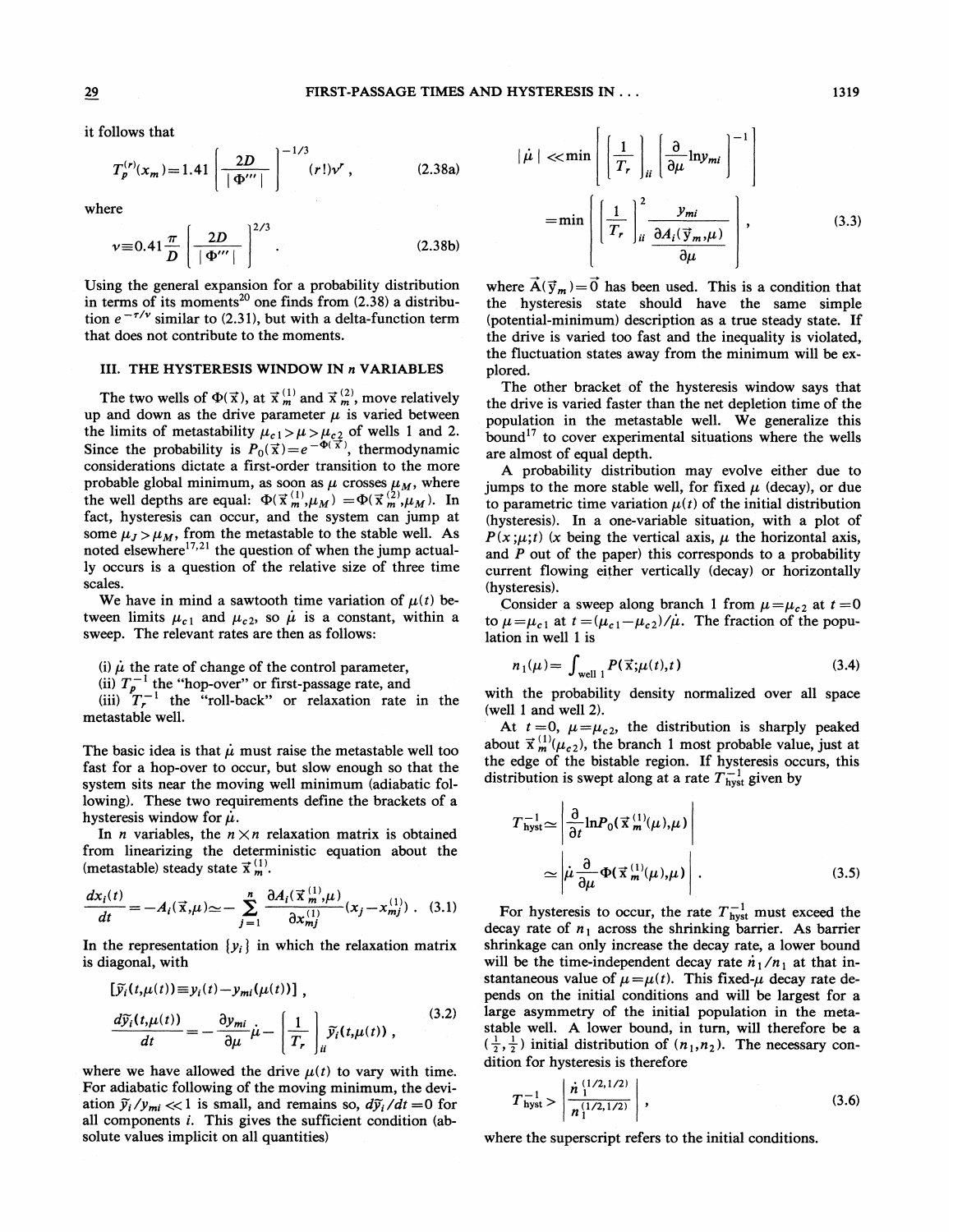$$
\dot{n}_1 = -\frac{1}{T_{p1}} n_1 + \frac{1}{T_{p1}} n_2 \ , \ n_1 + n_2 = 1 \tag{3.7}
$$

where  $T_{p\downarrow}$   $(T_{p\uparrow})$  are the first-passage times for 1 to 2 (2 to 1);  $T_{p\downarrow} = T_p(\vec{x}_m^{(1)},\mu)$  [ $T_{p\uparrow} = T_p(\vec{x}_m^{(2)},\mu)$ ]. From (3.7)  $n_1^{(1/2, 1/2)}(t)$ 

$$
=\frac{T_{p\uparrow}^{-1}}{T_{p\uparrow}^{-1}+T_{p\downarrow}^{-1}}+\frac{T_{p\downarrow}^{-1}-T_{p\uparrow}^{-1}}{2(T_{p\uparrow}^{-1}+T_{p\downarrow}^{-1})}e^{-(T_{p\uparrow}^{-1}+T_{p\downarrow}^{-1})t}.
$$
 (3.8)

The initial decay rate is defined by the initial  $(t\rightarrow 0)$  relative change in the well 1 population,

$$
\dot{n}_1^{(1/2,1/2)}/n_1^{(1/2,1/2)} \simeq -T_{p_1}^{-1} + T_{p_1}^{-1} \tag{3.9}
$$

From  $(3.5)$ ,  $(3.6)$ , and  $(3.9)$  we get the inequality

$$
|\mu| > [T_p^{-1}(\vec{x}_m^{(1)}, \mu) - T_p^{-1}(\vec{x}_m^{(2)}, \mu)] \left| \frac{\partial \Phi(\vec{x}_m^{(1)}, \mu)}{\partial \mu} \right|^{-1}
$$
\n(3.10)

for hysteresis along branch 1. Similar considerations apply along branch 2, and the window is not, in general, symmetrical. The jump occurs when the FPT drops towards zero, and the inequality (3.8) is violated. For  $\mu$ close to limit of metastability, return jumps are unlikely,  $T_{p\downarrow} \ll T_{p\uparrow}$  and the previous<sup>17</sup> bound is recovered.

Equations (3.10) and (3.3) constitute a generalization of the hysteresis window idea to *n* dimensions, with  $\vec{x}$ dependent, nondiagonal diffusion terms. For the potential conditions<sup>18</sup> holding,  $\Phi$  is given by (2.3), otherwise it must itself be calculated by an  $\epsilon$  expansion,<sup>23</sup> and the FPT also evaluated.<sup>9</sup>

For a S-shaped hysteresis curve,  $T_r^{-1} \sim |\mu - \mu_{c1,c2}|^{1/2}$ and  $T_p^{-1} \sim |\mu - \mu_{c_1,c_2}|^{-1/2}$  near the limits of metastability. At  $\mu \simeq |\mu - \mu_{c_1,c_2}|$  hear the finites of inclusion-<br>ty. At  $\mu \simeq \mu_M$ ,  $T_{p_1}^{-1} - T_{p_1}^{-1} \sim |\mu - \mu_M|$  in general. Thus

FIG. 2. Hysteresis window bounds (shaded area) on the sweep rate  $\mu$  and hysteresis width  $|\mu_{J1} - \mu_{J2}|$  for jumps between branches. Heavy dashed line is the decay bound or nojump condition. Solid line is the relaxation bound or smallfluctuation condition.

if the bounds are plotted vertically, and  $\mu$  horizontally, the hysteresis window is the shaded area in Fig. 2. For a given sweep rate, suppose an average over many cycles is made of the points  $\mu_{J_1}, \mu_{J_2}$  on branches 1,2, where the jumps actually take place. Then a horizontal bar of width  $|\mu_{J1} - \mu_{J2}|$  (extent of hysteresis) at a height  $\mu$  (sweep rate), will fall inside the hysteresis window.

Notice that from Fig. 2, the adiabatic following condition has to be violated if we want to approach  $\mu_{c1,c2}$  very closely. The approach to the "spinodal line," defined by closely. The approach to the "spinodal line," defined by the locus of points  $[\vec{x}_m^{(1)}(\mu_{c_1}), \mu_{c_1}]$  thus cannot be described in terms of states close to  $\vec{x}_m(\mu)$  alone. Fluctuations become important. Of course, in practice the stochastic switching region near the spinodal line may be narrow, so mean-field spinodal exponent behavior<sup>24</sup> could still be seen.

### IV. THE TWO-MODE RING LASER AND THE PREFERRED FRAME

The two-mode ring laser<sup>14</sup> is a useful system for application of the ideas of Secs. II and III. The model is theoretically simple, leading to tractable equations. On the other hand, the intrinsic time scales ( $\sim$ msec) are such that first-passage-time scales and statistics are experimentally measurable. $3$ 

The ring laser has two possible modes of excitation representing traveling waves in opposite directions. The coherent photon amplitudes are

$$
E_{1,2} = r_{1,2} e^{i\theta_{1,2}} \equiv \sqrt{I_{1,2}} e^{i\theta_{1,2}} \tag{4.1}
$$

with the Langevin equations (all times dimensionless)

$$
\dot{E}_{1,2} = (a_{1,2} - |E_{1,2}|^2 - \xi |E_{2,1}|^2)E_{1,2} + f_{1,2}(t).
$$
 (4.2)

Here  $a_1, a_2$  are the pump parameters for each mode,  $\xi$  is the mode coupling parameter,  $\xi > 1$  for inhomogeneous the mode coupling parameter,  $\zeta > 1$  for immomogeneous<br>proadening, and the random forces are  $\langle f_i^*(t)f_j(0) \rangle$  $=2\delta_{ij}\delta(t)$  representing a constant diagonal diffusion matrix, scaled to be unity.

It is convenient to define

$$
a \equiv \frac{1}{2}(a_1 + a_2), \ \ \Delta a \equiv a_1 - a_2. \tag{4.3}
$$

Clearly, with real and imaginary parts defined as

$$
E_1 \equiv x_1 + ix_2 \; , \; E_2 \equiv x_3 + ix_4 \; , \tag{4.4}
$$

this is a four-dimensional problem.

The stationary solution of the Fokker-Planck equation is  $P_0(\vec{x}) = e^{-U(\vec{x})}$  where the potential depends only on the intensities:

$$
U(I_1,I_2) = -\frac{1}{2}a_1I_1 - \frac{1}{2}a_2I_2 + \frac{1}{4}I_1^2 + \frac{1}{4}I_2^2 + \frac{1}{2}\xi I_1I_2
$$
\n(4.5)

For  $\xi > 1$ , this has, as steady states, two minima

$$
\vec{1}_{m}^{(1)} = (a_{1}, 0) = (a + \frac{1}{2}\Delta a, 0) ,
$$
\n
$$
\vec{1}_{m}^{(2)} = (0, a_{2}) = (0, a - \frac{1}{2}\Delta a) ,
$$
\n(4.6a)

and a saddle point

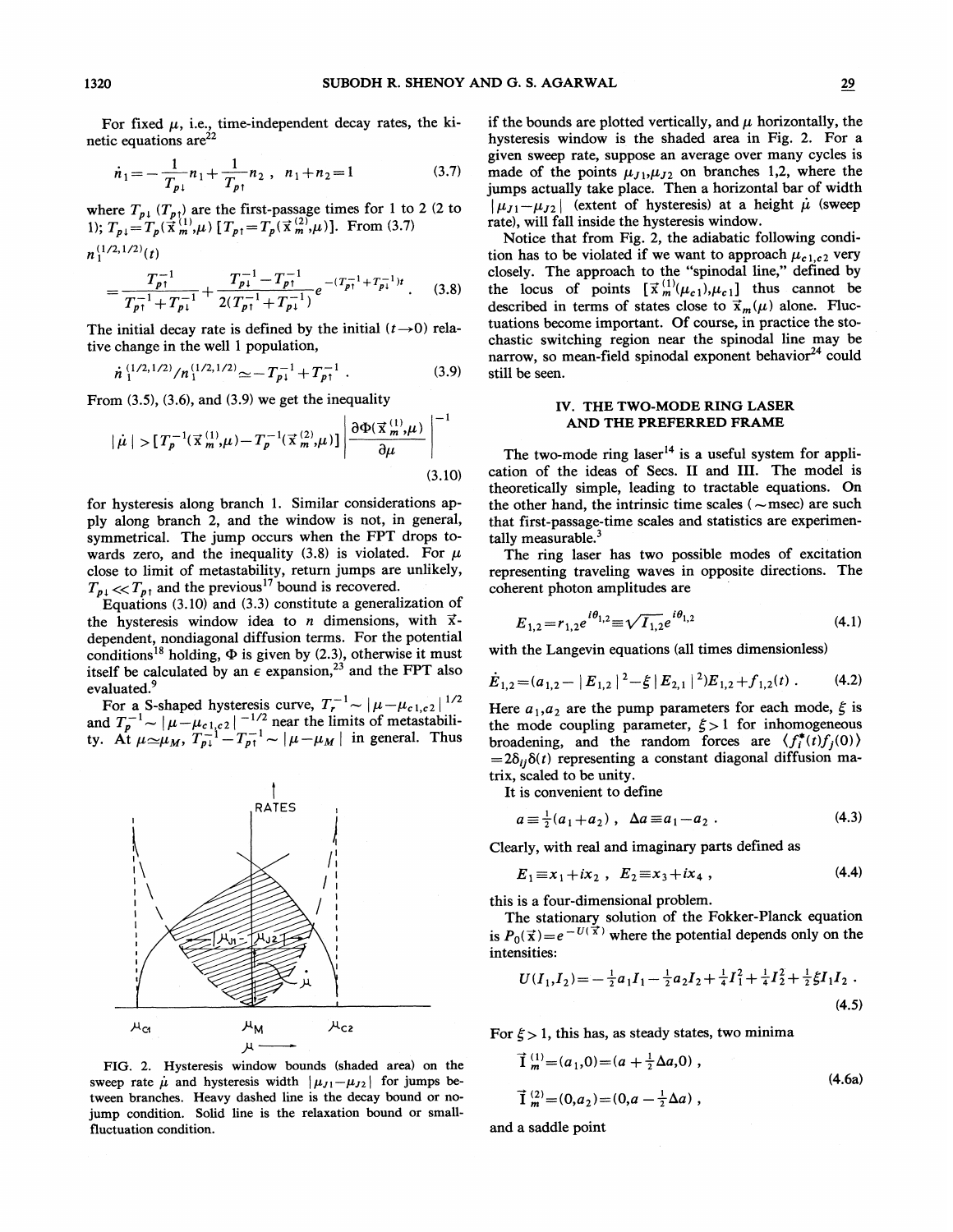

FIG. 3. Two intensities  $I_1, I_2$  of the two-mode laser, showing minima, saddle points, boundary  $\partial\Omega$ , and preferred axes.

$$
\vec{I}_s = \left[ \frac{\xi a_2 - a_1}{\xi^2 - 1}, \frac{\xi a_1 - a_2}{\xi^2 - 1} \right]
$$
  
= 
$$
\left[ \frac{a}{\xi + 1} - \frac{\frac{1}{2} \Delta a}{\xi - 1}, \frac{a}{\xi + 1} + \frac{\frac{1}{2} \Delta a}{\xi - 1} \right]
$$
(4.6b)

thus exhibiting bistability, provided the drive parameter

$$
\mu \equiv \Delta a / 2a \tag{4.7}
$$

is between two limits

$$
(\mu_{c2} = \mu_c) > \mu > (\mu_{c1} = -\mu_c),
$$
  
\n
$$
\mu_c \equiv (\xi - 1) / (\xi + 1).
$$
\n(4.8)

The steady states (4.6) are shown as points on an  $I_1$  vs  $I_2$ plot in Fig. 3, while the hysteresis curve as seen in terms of the well  $I_1$  is plotted in Fig. 4. The two branches are  $I_1 = a(1+\mu)$  (branch 1) and  $I_1 = 0$  (branch 2) while the intervening barrier is given by  $I_{s1} = a(1 - \mu/\mu_c)/(\xi + 1)$ . The choice of labels  $\mu_{c}$ <sub>1,c2</sub> in (4.8) is such that well 1 (2)



FIG. 4. Hysteresis curve projected on  $I_1$  axis for two-mode laser showing limits of metastability  $\mu_{c1,c2} = \mp \mu_c = \mp (\xi -1)/(\xi + 1)$  where well 1,2 disappears.

disappears at  $\mu_{c1}$  ( $\mu_{c2}$ ). The slope of the stable branch at  $u_{c1}$  is not infinite; this has consequences

In terms of the drive parameter (4.8) the barrier for jumping out of the well at  $\vec{I}^{(1)}_{m}$  is

$$
\Delta U \equiv U(\vec{1}_s) - U(\vec{1}^{(1)}_m) = \frac{1}{4}a^2 \mu_c (1 + \mu/\mu_c)^2 \tag{4.9}
$$

and vanishes, as expected, at  $\mu = \mu_{c1}$ . This corresponds to the ridge of Fig. 3 (dashed line), containing the saddle point  $\vec{I}_s$ , rolling down to annihilate the minimum at  $\vec{I}_m^{(1)}$  $(\vec{I}^{(2)}_m)$  for  $\mu \rightarrow \mu_{c1}$ .

The two-mode laser problem is considered elsewhere<sup>14,15</sup> in units where the diffusion constant is unity. We scale in the barrier height  $\Delta U$ , as in (2.6). However, it is convenient to further scale the variables  $\vec{x}$  and pump parameters  $a_1, a_2$  to absorb the  $\Delta U$  factor so that  $g(x,a) = A(x,a)/\Delta U = A(\overline{x}, \overline{a})$ , where the overbar denotes scaled variables. One then has, with (4.2),

$$
(\Delta U)^{-1} = \epsilon \ , \ I_{1,2} = \epsilon^{-1/2} \overline{I}_{1,2} \ ,
$$
  
\n
$$
a_{1,2} = \epsilon^{-1/2} \overline{a}_{1,2} \ , \ T_p = \epsilon^{1/2} \overline{T}_p
$$
\n(4.10)

with  $\xi$  unchanged. In terms of the new variables the barrier height is unity. Explicitly, from (4.9)

$$
\epsilon^{-1} = \frac{1}{4} a^2 \mu_c (1 + \mu / \mu_c)^2 = (a / \overline{a})^2 \ . \tag{4.11}
$$

Similar results hold for jumping out of the well at  $I_m^{(2)}$ . We now drop overbars on  $\overline{I}_{1,2}$ ,  $\overline{a}_{1,2}$ , and  $\overline{T}_p$ , reintroducing them in (5.12) below.

The potential, when seen from a frame centered at the saddle point

$$
I_{1,2} = I_{s1,s2} + \widetilde{I}_{1,2} \tag{4.12}
$$

has no linear terms:

$$
U(\widetilde{I}_1, \widetilde{I}_2) = -\frac{1}{2} \frac{a^2}{\xi + 1} \left[ 1 - \frac{\mu^2}{\mu_c} \right] + \frac{1}{4} \widetilde{I}_1^2 + \frac{1}{4} \widetilde{I}_2^2 + \frac{1}{2} \xi \widetilde{I}_1 \widetilde{I}_2 .
$$
\n(4.13)

Diagonalizing the  $2\times2$  matrix, the preferred axis variables are  $\rho, z;$ 

$$
\widetilde{I}_i = \sum_{j=1,2} \Lambda_{ij} \alpha_j , \quad \alpha_1 = \rho , \quad \alpha_2 = z \tag{4.14a}
$$

with  $\Delta$  corresponding to a rotation of the original matrix by 45' plus a reflection of the z axis to point inwards:

$$
\Delta = \frac{1}{\sqrt{2}} \begin{bmatrix} 1 & 1 \\ 1 & -1 \end{bmatrix} .
$$
 (4.14b)

This is an explicit illustration of (2.16) and

$$
U(\rho,z) = -\frac{1}{2} \frac{a^2}{\xi + 1} \left[ 1 - \frac{\mu^2}{\mu_c} \right] + \frac{1}{4} (\xi + 1)(\rho^2 - \mu_c z^2) ,
$$
\n(4.15)

clearly displaying the saddle-point structure around  $\vec{I}_s$ , i.e., around  $(\rho, z) = (0, 0)$ , with z along the line of steepest descent. (As  $I_1, I_2$  are restricted to be positive, and the triangles defined by  $|z| > \mu_c^{-1/2} |\rho|$  intersect the axes, there are no convergence difficulties in normalization fac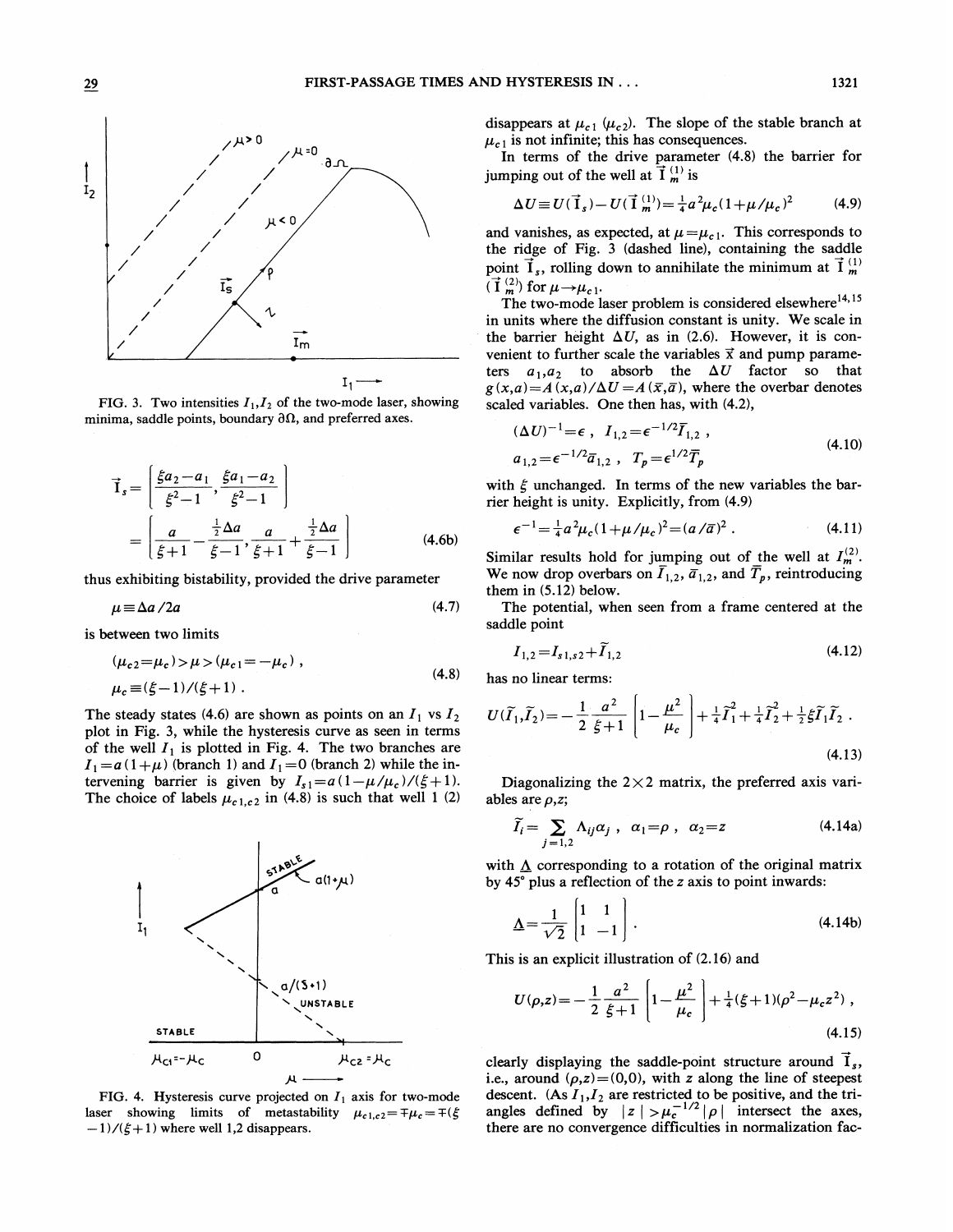tors.) Because of the simplicity of the model, this form is exact, and not an expansion as would occur in the general case. But the special property that U is quartic in  $r_1,r_2$ needs a special analysis later.

As shown in Fig. 3, the natural boundary  $\partial\Omega$  for defining escape from well 1 is along the ridge  $z = 0$  containing the saddle point, with, say, a far-off circular section closing the area. Thus  $\partial\Omega$  is particularly simple, and in terms of (2.23) is defined by  $y' = z' = 0$  (cf. Fig. 1).

#### V. THE FIRST-PASSAGE TIME FOR THE TWO-MODE LASER

The FPT equation is

$$
L^{\dagger}T_{p} = \sum_{i=1}^{4} \left[ \epsilon \frac{\partial^{2}}{\partial x_{i}^{2}} - A_{i}(x) \frac{\partial}{\partial x_{i}} \right] T_{p} = -1 , \qquad (5.1)
$$

where  $\vec{x} = (x_1, x_2, x_3, x_4)$  as defined in (4.4) and

$$
A_i(\vec{x}) = \frac{\partial U(\vec{1})}{\partial x_i} \tag{5.2}
$$

In polar coordinates

$$
\frac{\partial^2}{\partial x_1^2} + \frac{\partial^2}{\partial x_2^2} = \frac{\partial^2}{\partial r_1^2} + \frac{1}{r_1} \frac{\partial}{\partial r_1} + \frac{1}{r_1^2} \frac{\partial^2}{\partial \theta_1^2} , \qquad (5.3)
$$

where the last term is dropped as the potential (4.5) over which the passage occurs, and hence the passage time, are both independent of 
$$
\theta_1, \theta_2
$$
. In terms of intensities

$$
\frac{1}{r_1} \frac{\partial}{\partial r_1} = 2 \frac{\partial}{\partial T_1} , \quad \frac{\partial^2}{\partial r_1^2} = 2 \frac{\partial}{\partial T_1} + 4T_1 \frac{\partial^2}{\partial T_1^2} , \quad (5.4)
$$

we have the equation

$$
L^{\dagger}T_p(\vec{x}) = \sum_{i=1}^{4} \left[ 4\epsilon I_i \frac{\partial^2}{\partial I_i^2} + \left[ 4\epsilon - 4I_i \frac{\partial U}{\partial I_i} \right] \frac{\partial}{\partial I_i} \right] T_p(\vec{1})
$$
  
= -1. (5.5)

The  $n = 4$  problem with an *I*-independent diffusion term becomes an  $n = 2$  problem with a diffusion term<sup>15</sup>  $D_{ij}(\vec{I}) = 4\epsilon I_i \delta_{ij}$  dependent on  $\vec{I}$ . Physically this can be understood: As all angles are equally allowed, the phase space for diffusion for a given  $r_1$  is increased by a factor of  $\sim \pi r_1^2$ . Singh and Mandel<sup>15</sup> have substituted  $D_{ij}(\vec{1})$ into a one-dimensional formula to estimate  $T_p$ . Here we can use the general *n*-variable ideas of Secs. II and III to evaluate  $T_p$ .

In the preferred frame, from (4.14) and (5.5),

$$
L^{\dagger}T_{p} = \epsilon \left[ \frac{4a}{\xi + 1} + 2\sqrt{2}\rho \right] \left[ \frac{\partial^{2}}{\partial \rho^{2}} + \frac{\partial^{2}}{\partial z^{2}} \right] T_{p} + \epsilon \left[ \frac{-4\Delta a}{\xi - 1} + 4\sqrt{2}z \right] \frac{\partial^{2}T_{p}}{\partial \rho \partial z}
$$
  
+ 
$$
[4\sqrt{2}\epsilon - 2a\rho - \Delta a z - \sqrt{2}(\xi + 1)\rho^{2} + \sqrt{2}(\xi - 1)z^{2}] \frac{\partial T_{p}}{\partial \rho} + \left[ \frac{\Delta a}{\mu_{c}}\rho + 2\mu_{c}az - 2\sqrt{2}\rho z \right] \frac{\partial T_{p}}{\partial z} = -1
$$
(5.6)

and using (2.8)

 $L^{\dagger}v^{(0)}(\rho,z)=0$ 

as in (2.17) with  $\tilde{d}_{ij}$  and  $\tilde{g}_i$  now known explicitly.<br>Scaling in  $\epsilon^{1/2}$ , as in (2.20), and with  $\epsilon \rightarrow 0$ , i.e.,  $a \rightarrow \infty$  along lines  $G < a_2/a_1 < G^{-1}$ , where  $G \equiv (1 - 2\mu_c)/(1 + 2\mu_c)$ ,

$$
\frac{\partial^2}{\partial \rho^{'2}} + \frac{\partial^2}{\partial z^{'2}} \left[ v^{(0)}(\rho', z') - \frac{2\mu}{\mu_c} \frac{\partial^2 v^{(0)}}{\partial \rho' \partial z'} - \frac{1}{2} (\xi + 1)(\rho' + \mu z') \frac{\partial v^{(0)}}{\partial \rho'} + \frac{1}{2} (\xi - 1) \left[ z' + \frac{\mu}{\mu_c^2} \rho' \right] \frac{\partial v^{(0)}}{\partial z'} = 0 \right].
$$
 (5.8)

Comparing with (2.21)

$$
\widetilde{d}_{ij}(0) = \sum_{k=1}^{2} \Lambda_{ik} \Lambda_{jk} 4I_{sk}
$$
\n(5.9a)

with  $\Delta$  given by (4.14),  $\vec{I}_s$  being the saddle point of (4.6b), and

$$
b_1^{(1)} = -\frac{1}{2}(\xi + 1), \quad b_2^{(1)} = \frac{1}{2}(\xi - 1)(\mu/\mu_c^2),
$$
  
\n
$$
b_1^{(|1)} = -\frac{1}{2}(\xi + 1)\mu, \quad b_2^{(|1)} = \frac{1}{2}(\xi - 1).
$$
\n(5.9b)

Notice that because the potential is quadratic in intensity variables (quartic in amplitudes) the drift term in (5.5) contains phase-space factors of intensity and is not just a vector (gradient) in intensity variables. Therefore cross terms do appear and the argument below (2.21) for the  $\rho$ independence of  $\left[\frac{\partial v(\rho, z)}{\partial z}\right]_{z=0}$  cannot be taken over as it stands. However, the same result can be obtained, by similar arguments, directly.

Note that (5.8) is invariant under the following generalized parity transformations:

(i) 
$$
\rho', z' \rightarrow -\rho', -z', \mu
$$
 fixed;  
\n(ii)  $\mu, z' \rightarrow -\mu, -z', \rho'$  fixed;  
\n(iii)  $\rho', \mu \rightarrow -\rho', -\mu, z'$  fixed.

Thus the solution  $v^{(0)}(\rho', z'; \mu)$  can be chosen to be even or odd under (i), (ii), and (iii). From (4.11), the  $\epsilon \ll 1$  limit corresponds, in terms of the original, unbarred variables to large  $a \gg 1$ , i.e.,  $\mu = \Delta a / 2a \ll 1$  for fixed  $\Delta a$ . Thus a power-series solution in  $\mu$  is

$$
v^{(0)}(\rho', z'; \mu) = f_0(\rho', z') + \mu f_1(\rho', z') + \cdots \qquad (5.10)
$$

Setting  $\mu=0$  in (5.8) the zeroth-order solution  $f_0$  is found to be independent of  $\rho'$ :

$$
f_0(z') = \left(\frac{\pi}{\xi - 1}\right)^{-1/2} \int_0^{z'} dz' e^{-(1/4)(\xi - 1)z'^2}.
$$
 (5.11)

(5.7)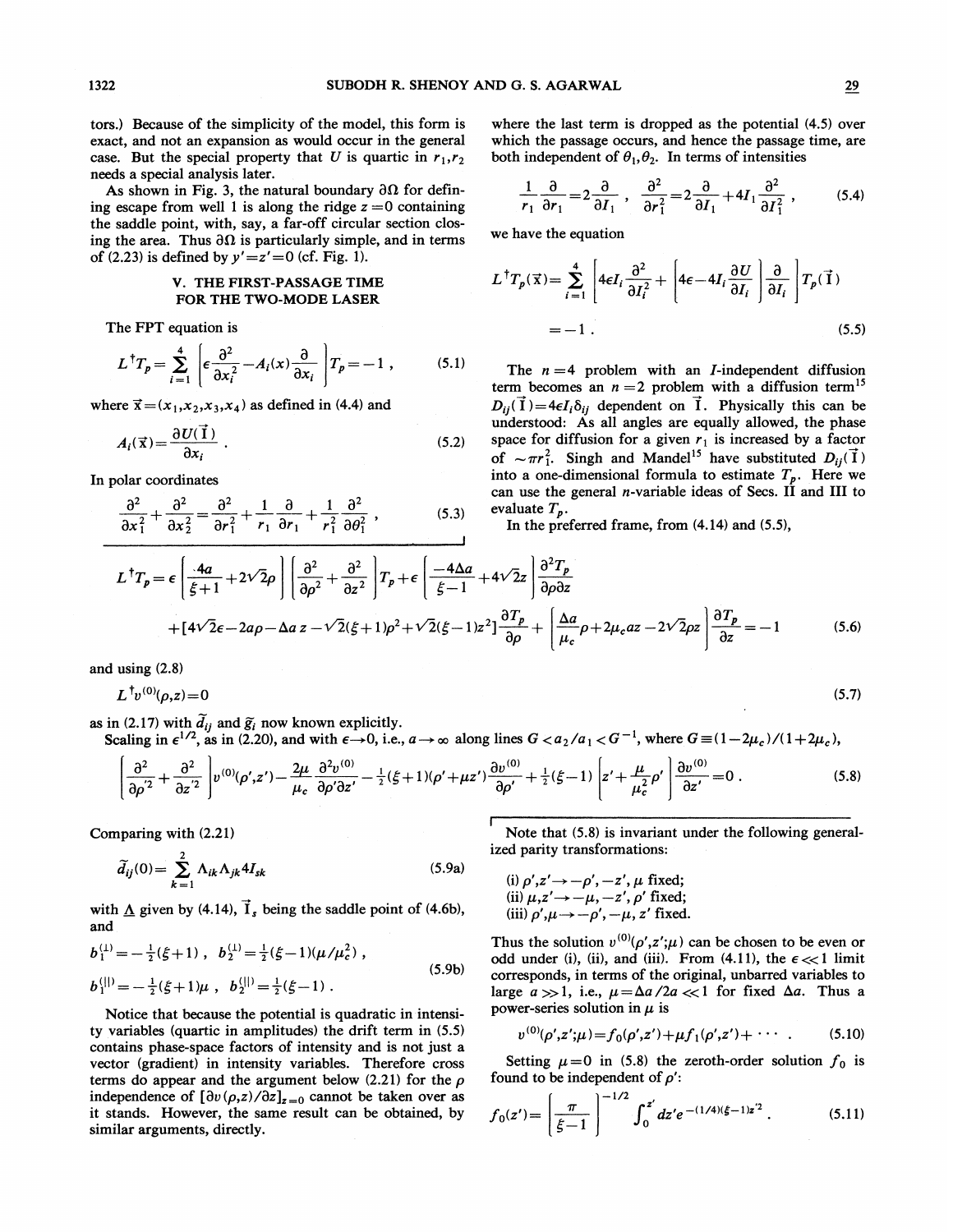This is odd under (i) and (ii), but even under (iii) and  $\mu f_1(\rho', z', \mu)$  must have the same parity. Trying  $f_1 = \rho' h_1(z^2)$  the correction term is found to be  $\sim \mu \rho' z^2$ for small z', and does not contribute to the z' derivative of  $v^{(0)}(\rho', z')$  for  $z' = 0$ , of (2.12). The relevant contribution (5.11) is just what we would get from solving (5.8) after suppressing all the  $\rho'$  dependence. From (2.26) the mean FPT is

$$
\overline{T}_{p}(\infty) = \frac{2\sqrt{\pi}\epsilon^{1/2}}{(\overline{I}_{s1} + \overline{I}_{s2})\overline{I}_{s2}(\xi^{2} - 1)} \left[\frac{\xi + 1}{\xi - 1}\right]^{1/2} e^{-1/\epsilon}, \quad (5.12)
$$

where the bars on the scaled variables have been restored. Going back, through (4.10)

$$
T_p(\infty) = \frac{4(\xi+1)}{(1+I_{s2}/I_{s1})} \frac{I_{s1}}{I_{s2}} \left[ \frac{\sqrt{\pi}}{2} \frac{e^{\Delta U}}{(\xi^2-1)^{3/2} I_{s1}^2} \right].
$$
 (5.13)

Here the expression in large parentheses is the Singh-Mandel one-dimensional estimate<sup>15</sup> and  $I_{s1}$ ,  $I_{s2}$ , and  $\Delta U$  are given in (4.6) and (4.9). In terms of  $\mu$ 

$$
T_p(\infty) = \frac{\sqrt{\pi}}{a^2} \frac{e^{(1/4)a^2 \mu_c (1 + \mu/\mu_c)^2}}{\mu_c^{3/2} (1 + \mu/\mu_c)}.
$$
 (5.14)

Experimentally,<sup>13</sup> lnT<sub>p</sub> has been found to vary linearly in a for  $a \gg 1$ , with the disagreement with  $\sim a^2$  dependence attributed to backscattering.

The statistics of the FPT have been measured and found to obey the exponential distribution of (2.31) first obtained in the  $n = 1$  case. From the generalization of Sec. II, the FPT statistics are independent of dimension, accounting for this behavior.

It is also of interest to explicitly find the mean FPT near the limits of metastability  $\mu_{c1,c2}$ . From (4.11) this corresponds to  $\epsilon \gg 1$ , a low-barrier, high-noise regime. Here  $a_2/a_1 \rightarrow (1+2\mu_c)/(1-2\mu_c)$  while  $a_1+a_2 = a$  is large and fixed. From (4.6) the small parameter is the separation between the saddle point and the minimum  $\propto (1+\mu/\mu_c) \propto \epsilon^{-1/2}$ . From (5.6),

$$
\left[1+\frac{(\xi+1)\rho}{\sqrt{2}a\epsilon^{1/2}}\right] \left[\frac{\partial^2}{\partial\rho^2} + \frac{\partial^2}{\partial z^2}\right] v + 2\left[-\frac{\mu}{\mu_c} + \frac{(\xi+1)z}{\sqrt{2}a\epsilon^{1/2}}\right] \frac{\partial^2 v}{\partial\rho \partial z} + \frac{(\xi+1)}{4a\epsilon^{1/2}} \left[4\sqrt{2} - \frac{2a(\rho-\mu z)}{\epsilon^{1/2}} - \frac{\sqrt{2}(\xi+1)(\rho^2+\mu_c z^2)}{\epsilon}\right] \frac{\partial v}{\partial\rho} + \frac{(\xi+1)}{4a\epsilon^{1/2}} \left[\frac{2a(\mu z-\rho)}{\epsilon^{1/2}} - \frac{2\sqrt{2}\rho z}{\epsilon}\right] \frac{\partial v}{\partial z} = -\frac{(\xi+1)}{4a\epsilon^{3/2}T_p(\vec{\alpha}_m)}, \quad (5.15)
$$

where variables are again implicitly overbarred as in (4.10), and  $T_p(\vec{\alpha}) = T_p(\vec{\alpha}_m)v(\vec{\alpha}; \epsilon^{-1/2})$  with  $v \approx v^{(0)}(\vec{\alpha}) + \epsilon^{-1/2}v^{(1)}(\vec{\alpha}) + \cdots$ . Here v vanishes at  $z = 0$  and is unity at  $\vec{\alpha}_m = (\rho_m, z_m) = \sqrt{2}(\mu_c^{1/2}, \mu_c^{-1/2})$  $\epsilon^{-1/2}v^{(1)}(\vec{\alpha})+\cdots$ . Here v vanishes at  $z=0$  and is unity at  $\vec{\alpha}_m = (\rho_m, z_m) = \sqrt{2}(\mu_c^{1/2}, \mu_c^{-1/2})$ . In these overbarred variables, the minimum is independent of  $\epsilon^{-1/2}$ , and the transition is forced by the divergen (2.12). Restoring overbars, the result is

$$
\overline{T}_p(\vec{\alpha}_m) = \frac{\overline{z}_0 \overline{z}_m}{\epsilon \left[ \frac{4\overline{a}}{\xi + 1} + 2\sqrt{2} \langle \overline{\rho} \rangle_{\partial \Omega} \right]},
$$
\n(5.16)

where the diffusion constant in the denominator is averaged over the boundary. Here, since  $I_{1,2} > 0$ ,  $\rho > -\overline{\rho}_0$ , and  $\overline{z}_0 > \overline{z}$ where the diffusion constant in the denominator is averaged over the oddinary. Here,<br>with  $\bar{z}_0 = -\bar{\rho}_0 = 2\sqrt{2}/[(\xi + 1)\mu_c^{1/2}]$  (see Fig. 3). In unscaled variables one has the result

$$
T_p(\vec{\alpha}_m) = \frac{a(1 + \mu/\mu_c)^2}{\left\{1 + \left[(2/\pi)(\xi + 1)\right]^{1/2}/a\right\}} \tag{5.17}
$$

#### VI. THE HYSTERESIS WINDOW FOR THE TWO-MODE LASER

The relaxation-rate matrix is,  $2^5$  from (4.2) and (3.2),

$$
(\underline{T}_r)^{-1} = \begin{bmatrix} -\frac{1}{2}a_1 + |E_1|^2 + \frac{1}{2}\xi |E_2|^2 & \frac{1}{2}\xi E_1^* E_2 \\ \frac{1}{2}\xi E_1 E_2^* & -\frac{1}{2}a_2 + |E_2|^2 + \frac{1}{2}\xi |E_1|^2 \end{bmatrix}.
$$
 (6.1)

The relaxation matrix around  $\vec{I}^{(1)}_{m} = (a_1, 0)$  is already diagonal, with

$$
[(\underline{T}_r)^{-1}]_{11} = \frac{1}{2}a(1+\mu), \quad [(\underline{T}_r)^{-1}]_{22} = \frac{1}{2}a(\xi-1)\left[1-\frac{\mu}{\mu_{c1}}\right].
$$
 (6.2)

The smaller of these enters the inequality of (3.3). The  $\sim(1-\mu/\mu_{c1})$  behavior comes from the linear  $I_1(\mu)$  in Fig. 4.

The first-passage times of (5.14) and (5.16) are for jumps from metastable states to the stable states  $T_{p,i}$ , in the notation of (3.7).  $T_{p\uparrow}$  is obtained by  $\mu \rightarrow -\mu$ . Then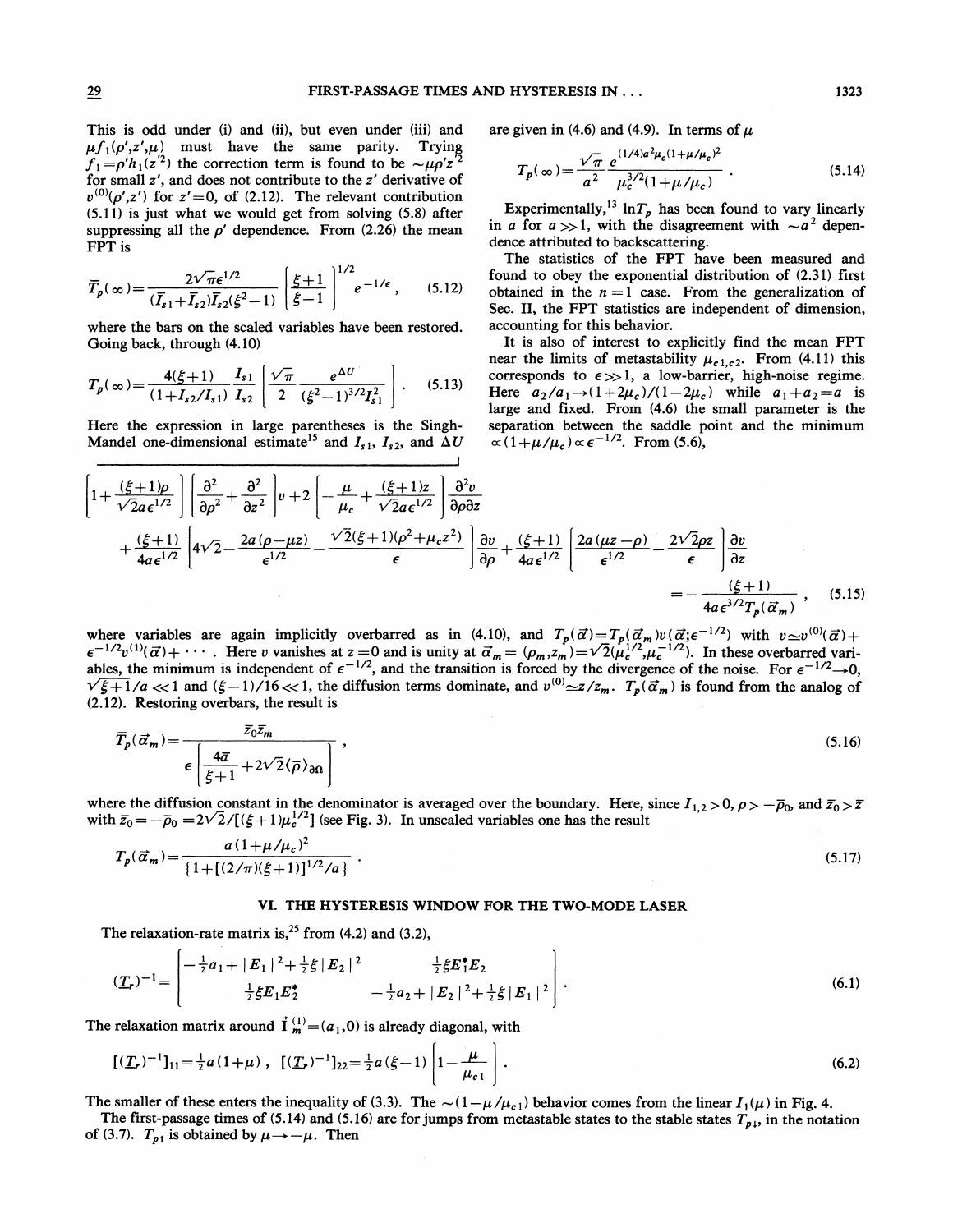$$
\text{SUBODH R. SHENOY AND G. S. AGARWAL} \qquad \qquad \frac{1}{T_{p_1}} - \frac{1}{T_{p_1}} \left| \frac{a^2 \mu_c^{3/2}}{\sqrt{\pi}} \right| \left[ 1 + \frac{\mu}{\mu_c} \right] \exp \left[ -\frac{1}{4} a^2 \mu_c \left[ 1 + \frac{\mu}{\mu_c} \right]^2 \right] - (\mu \to -\mu) \left| \equiv \kappa \right. \tag{6.3}
$$

in the high-barrier, low-noise limit valid near  $\mu \simeq \mu_M$  and we have

$$
\left| \frac{1}{T_{p_1}} - \frac{1}{T_{p_1}} \right| = \frac{4 \left| \mu \right| \left\{ 1 + \left[ 2(\xi + 1)/\pi \right]^{1/2}/a \right\}}{a \mu_c \left[ 1 - (\mu/\mu_c)^2 \right]^2}
$$
\n(6.4)

in the low-barrier, high-noise limit valid near  $\mu \simeq \mu_{c1,c2}$ . Since

$$
\frac{\partial}{\partial \mu} U(\vec{\mathbf{1}}_{m}^{(1)}(\mu), \mu) = \frac{1}{2} a^2 (1 + \mu)
$$
\n(6.5)

and

$$
\left| E_1 \bigg/ \left( \frac{\partial A_1}{\partial \mu} \right) \right| = a^{-1} \,, \tag{6.6}
$$

the hysteresis window estimate for branch <sup>1</sup> is

$$
\min\left[\frac{1}{4}a(1+\mu)^2,\frac{1}{4}a(\xi-1)^2\left|1-\frac{\mu}{\mu_{c1}}\right|^2\right] \gg |\dot{\mu}| \gg \left\{\frac{2\kappa/a^2(1+\mu), \text{ for } |\mu| \ll 1, \left[\frac{2\kappa}{a^2\mu}(\frac{1}{1+\left[2(\xi+1)/\pi\right]^{1/2}/a)}\right]}{a^3\mu_c(1+\mu)[1-(\mu/\mu_c)^2]^2}, \text{ for } 1-\frac{\mu}{\mu_{c1}} \ll 1. \tag{6.7}
$$

If this is plotted as in Fig. 2 one would see linear decreases to zero of  $T_r^{-1} \sim |\mu - \mu_{c1,c2}|$  and quadratic divergences  $T_p^{-1} \sim |\mu-\mu_{c1,c2}|^{-2}$ .

#### VII. DISCUSSION

The principal features of this investigation are as follows. (1) The application of the Schuss-Matkowsky method to situations where the diffusion term is a matrix dependent on the system variables, (2) statistics of the first-passage time for a multivariate system (2.30), and (3) generalization of the hysteresis window  $[(3.3)$  and  $(3.10)]$ to many variables. There are also new predictions for the dynamics of the two-mode ring laser, including (4) new estimates [(5.14) and (5.17)] for the first-passage time based on the full Fokker-Planck equation and (5) the condition (6.7) for the observation of hysteresis within this model. Further, (6) the low-barrier, high-noise FPT is estimated.

The experiments done<sup>3</sup> have defined "passage" by the boundary  $I_1 = I_{s1}$  parallel to the  $I_2$  axis, with  $I_1 > I_{s1}$  as "on" and  $I_1 < I_{s1}$  as "off." From Fig. 3, a more natural choice is the  $z = 0$  line. For  $\Delta a = 0$  this means a division into "state 1" as  $I_1 > I_2$  and "state 2" as  $I_2 > I_1$ .

The results given here could be tested by the following

methods.

(a) A measurement of the passage time  $T_p$  as a function of a and  $\Delta a$ , showing that  $T_p$  vs  $\mu = \Delta a / 2a$  goes quadratically to zero at  $\mu = \pm(\xi - 1)/(\xi + 1)$ .

(b) Measurement of the relaxation-rate matrix, showing  $(T_r^{-1})_{22}$  goes linearly to zero as  $|\mu-\mu_{c1}|$ .

(c) Rapid cycling of  $\Delta a$  and hence  $\mu$  ( $\sim$ 100 Hz for the parameters of Ref. 3) to trace out the hysteresis window of Fig. 4.

(d) Recording of average jump points  $\mu_{J1},\mu_{J2}$  to test the hysteresis window idea, seeing if the range for (welldefined) hysteresis is largest at some  $\mu$ , where the window is widest. See if there is an increase in "noisiness" of the signal as  $\mu$  is increased so that  $\mu_{c1,c2}$  are approached closely, violating (3.3).

The two-mode ring laser thus may have both pedagogic simplicity and experimental significance in understanding lifetimes and hysteresis. The usefulness and generality of the Schuss-Matkowsky methods for first-passage times in multivariate systems is clearly demonstrated in this context.

- <sup>1</sup>R. Becker and W. Döring, Ann. Phys. (Leipzig)  $24$ , 719 (1935); also J. Frenkel, Kinetic Theory of Liquids (Dover, New York, 1955), Chap. VII.
- 2J. S. Langer and V. Ambegaokar, Phys. Rev. 164, 498 (1967); J. S. Langer and M. E. Fisher, Phys. Rev. Lett. 19, 560 (1967).
- 3R. Roy, R. Short, J. Durnin, and L. Mandel, Phys. Rev. Lett. 45, 1486 (1980); L. Mandel, R. Roy, and S. Singh, in Optical Bistability, edited by C. M. Bowden, M. Ciftan, and H. R. Robl (Plenum, New York, 1981), p. 127.
- 4H. A. Kramers, Physica (Utrecht) 7, 284 (1940).
- <sup>5</sup>W. F. Brown, Jr., Phys. Rev. 130, 1677 (1963); G. S. Agarwal and S. Dattagupta (unpublished).
- ${}^{6}R$ . L. Stratonovich, Topics in the Theory of Random Noise, translated by R. A. Silverman (Gordon and Breach, New York, 1963), Vol. 1, Chap. 4.
- 7S. Dattagupta and S. R. Shenoy, Proceedings of the Winter School in Stochastic Process, Hyderabad, 1982, Springer Lecture Notes in Physics (Springer, Berlin, 1983), Vol. 184, p. 61.
- 8Z. Schuss and B.J. Matkowsky, SIAM J. Appl. Math. 35, 604 (1979).
- <sup>9</sup>B. J. Matkowsky and Z. Schuss, SIAM J. Appl. Math. 33, 365